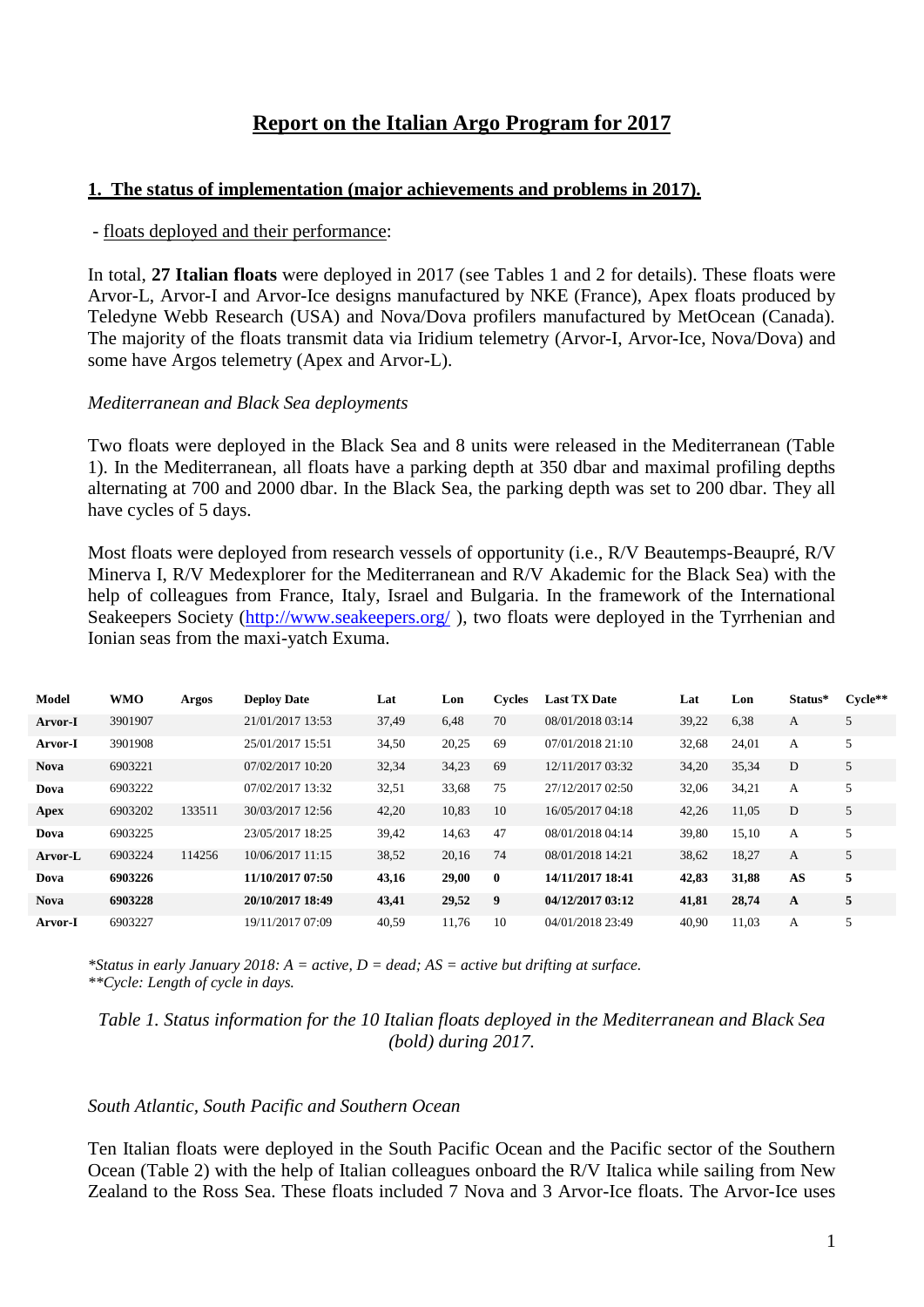an Ice Sensing Algorithm (ISA) based on temperature readings to abort surfacing when sea ice is present at the sea surface (Pacciaroni et al., 2017). All the floats were programmed to cycle between the surface and 2000 dbar every 10 days and to drift at the parking depth of 1000 dbar. Nine of these 10 floats were still active in early 2018.

Five Italian floats were also deployed in the South Atlantic Ocean (Table 2) with the help of Italian colleagues onboard the R/V Agulhas II. These floats were all Nova instruments. All the floats were programmed to cycle between the surface and 2000 dbar every 10 days and to drift at the parking depth of 1000 dbar. They were all still active in early 2018.

Two Arvor-Ice were also deployed from R/V OGS Explora south of Tasmania (WMO 6903214 & 6903215) in January 2017.

Some of the Arvor-Ice floats (WMO 6903211, 6903212 and 6903213) drifted in areas with a weak presence of surface ice in August. However it appears that the ISA did not prevent the float to perform their usual surfacing (Pacciaroni et al., 2017).

| Model            | WMO     | <b>Deploy Date</b> | Lat      | Lon      | <b>Cycles</b> | <b>Last Date</b> | Lat      | Lon       | Status*      | $Cycle**$ |
|------------------|---------|--------------------|----------|----------|---------------|------------------|----------|-----------|--------------|-----------|
| <b>Nova</b>      | 6903208 | 02/01/2017 03:57   | $-55,03$ | 175,50   | 39            | 07/01/2018 04:53 | $-51,78$ | $-169,58$ | A            | 10        |
| <b>Nova</b>      | 6903209 | 02/01/2017 10:05   | $-56,04$ | 175,77   | 39            | 07/01/2018 04:50 | $-52,00$ | $-174,41$ | A            | 10        |
| <b>Nova</b>      | 6903207 | 02/01/2017 15:38   | $-57,02$ | 176,11   | 38            | 07/01/2018 04:46 | $-52,00$ | $-157,99$ | $\mathbf{A}$ | 10        |
| <b>Nova</b>      | 6903206 | 02/01/2017 21:20   | $-58,04$ | 176,40   | 8             | 03/03/2017 04:50 | $-58,19$ | 179,14    | D            | 10        |
| <b>Nova</b>      | 6903210 | 03/01/2017 02:05   | $-59,02$ | 176,75   | 39            | 08/01/2018 04:51 | $-57,95$ | $-163,22$ | $\mathbf{A}$ | 10        |
| <b>Nova</b>      | 6903205 | 03/01/2017 07:12   | $-60,03$ | 177,07   | 39            | 08/01/2018 04:51 | $-58,53$ | $-167,02$ | A            | 10        |
| <b>Arvor-ICE</b> | 6903213 | 03/01/2017 11:52   | $-61,03$ | 177,26   | 39            | 10/01/2018 05:48 | $-61,98$ | $-172,13$ | A            | 10        |
| <b>Arvor-ICE</b> | 6903211 | 03/01/2017 16:41   | $-62,04$ | 177,58   | 38            | 04/01/2018 05:45 | $-59.83$ | $-171,51$ | A            | 10        |
| <b>Arvor-ICE</b> | 6903212 | 03/01/2017 21:35   | $-63,05$ | 177,93   | 38            | 10/01/2018 05:55 | $-63,25$ | $-173,19$ | A            | 10        |
| <b>Arvor-ICE</b> | 6903214 | 22/01/2017 06:22   | $-48,01$ | 149,23   | 37            | 09/01/2018 05:15 | $-46,65$ | 138,35    | A            | 10        |
| <b>Arvor-ICE</b> | 6903215 | 23/01/2017 07:04   | $-52,37$ | 148,95   | 37            | 10/01/2018 05:35 | $-48,30$ | 157,80    | A            | 10        |
| <b>Nova</b>      | 6903216 | 28/01/2017 07:36   | $-54,00$ | $-30,99$ | 36            | 03/01/2018 04:49 | $-55,91$ | $-16,80$  | A            | 10        |
| <b>Nova</b>      | 6903217 | 30/01/2017 14:33   | $-54,00$ | $-9,00$  | 36            | 05/01/2018 04:59 | $-53,26$ | $-8,68$   | A            | 10        |
| <b>Nova</b>      | 6903218 | 31/01/2017 10:08   | $-54,00$ | $-9,00$  | 35            | 06/01/2018 04:39 | $-54.89$ | $-0,56$   | A            | 10        |
| <b>Nova</b>      | 6903220 | 31/01/2017 19:06   | $-52,00$ | 0,01     | 35            | 06/01/2018 04:50 | $-51,84$ | 30,78     | A            | 10        |
| <b>Nova</b>      | 6903219 | 01/02/2017 05:20   | $-50,00$ | 1,54     | 36            | 07/01/2018 05:04 | $-49.36$ | 26,50     | A            | 10        |
| <b>Nova</b>      | 6903223 | 19/02/2017 04:27   | $-54,01$ | 173,00   | 33            | 05/01/2018 04:51 | $-53,90$ | $-178,40$ | $\mathbf{A}$ | 10        |

*\*Status in early January 2017: A = active, D = dead. \*\*Cycle: Length of cycle in days.*

*Table 2. Status information for the 17 Italian floats deployed in the Southern Ocean, South Atlantic and South Pacific during 2017.*

#### *Overall status at the end of 2017*

In summary, at the end of 2017, the Italian Argo program had a total of 68 active floats, including 32 instruments in the Mediterranean Sea, 7 in the Black Sea (Figure 1) and 29 in the South Pacific, South Atlantic and Southern Ocean (south of 60˚S) (Figure 2).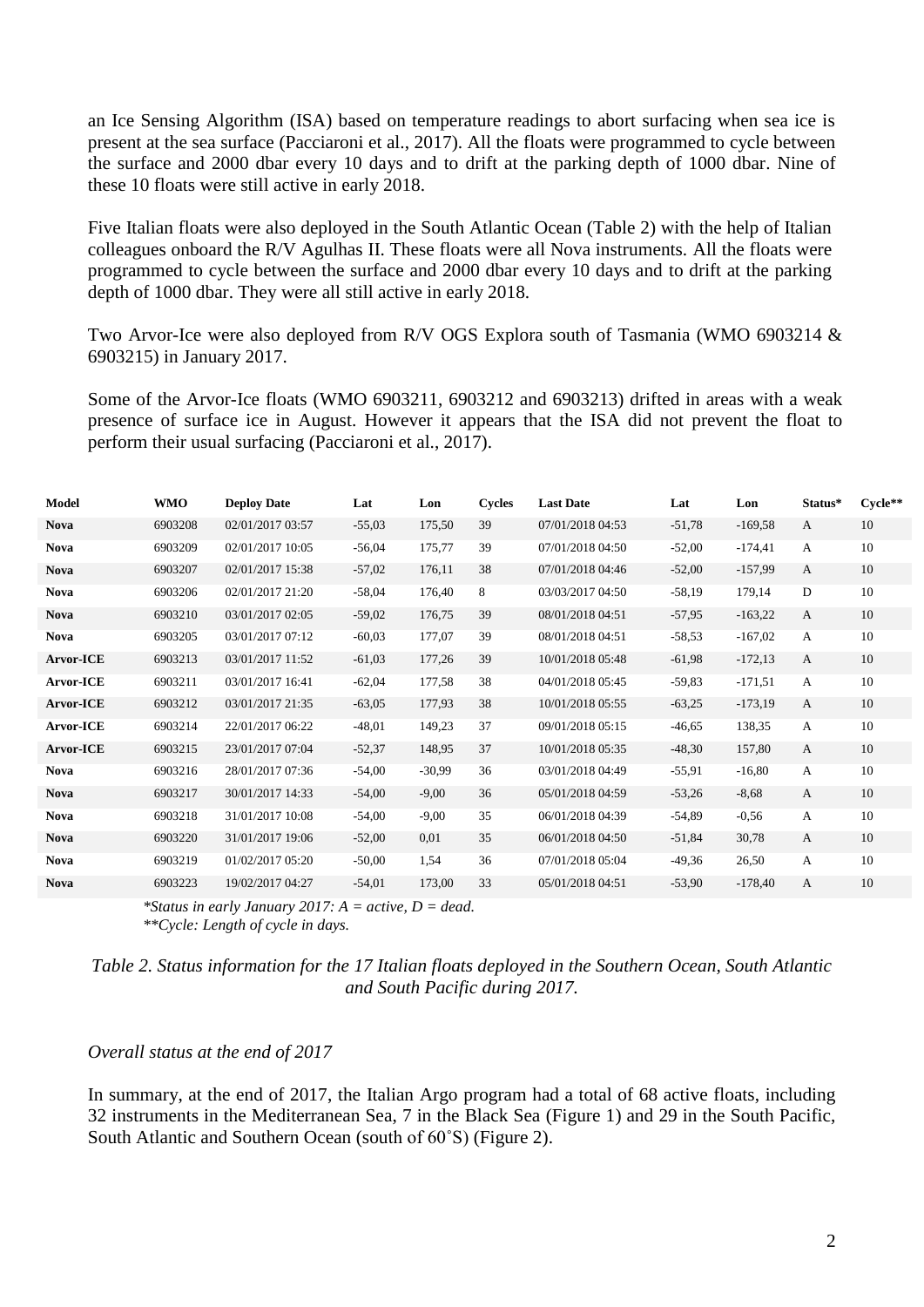

*Figure 1. Trajectories and positions (circle symbols) on 31 December 2017 of the 39 Italian floats active in the Mediterranean and Black Sea at the end of 2017. The circle symbols are color-coded as a function of float age in days.*





*Figure 2. Trajectories and positions (circle symbols) on 31 December 2017 of the 29 Italian floats in the South Pacific, South Atlantic and Southern Oceans. The circle symbols are color-coded as a function of float age in days.*

The temporal evolution of the number of active floats is shown in Figure 3 with weekly resolution, along with the annual numbers of float deployments and float deaths for the period 2012-2017. The float population in 2012-2017 is essentially increasing and reaching 70-80 active instruments in 2017. In 2015 and 2016 the annual numbers of deployments (26 and 28, respectively) were related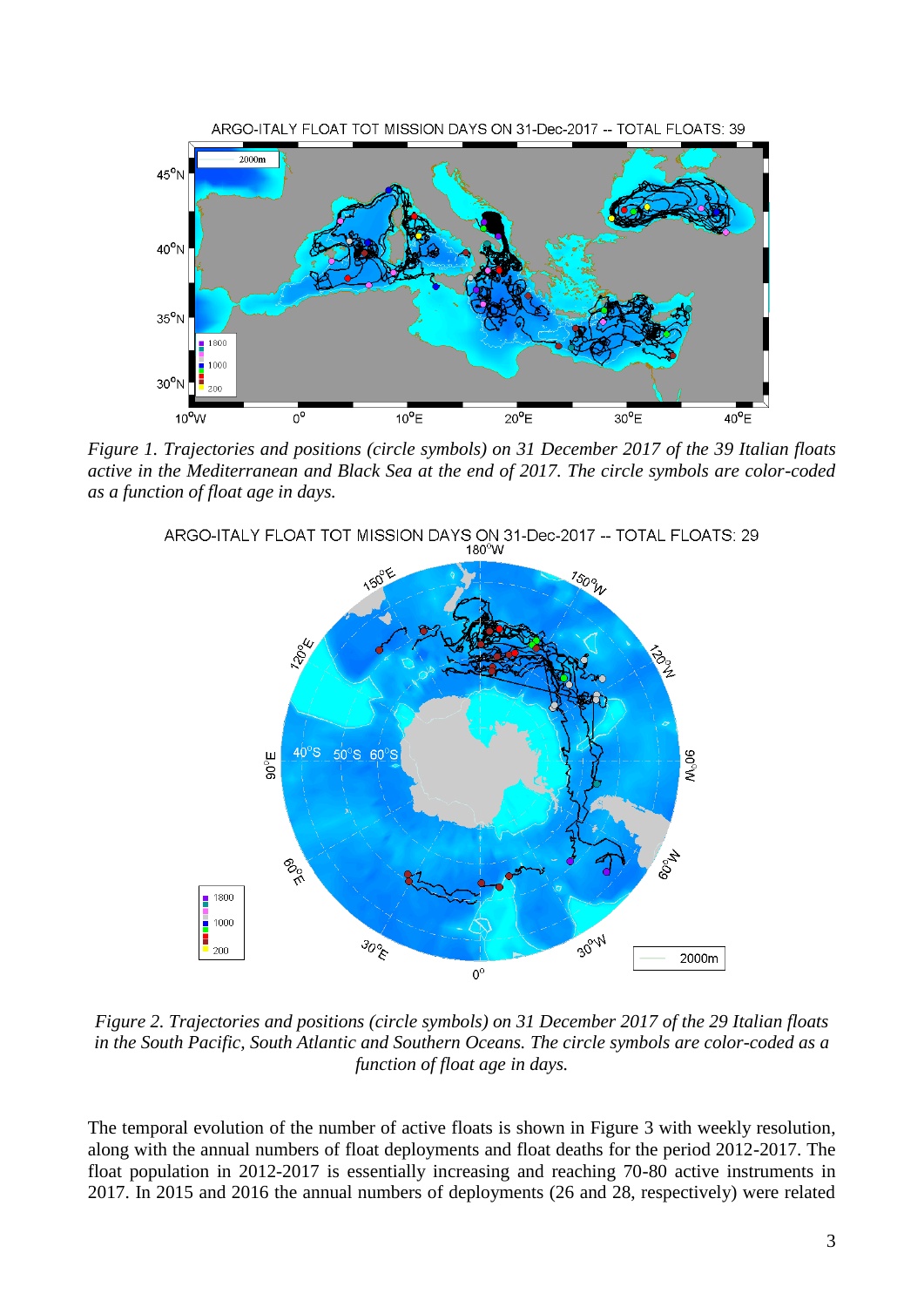to annual losses of 13 in 2015 and 14 in 2016. In 2017, the number of floats which stopped transmitted was rather high (22) probably due to the natural aging of the Italian Argo network and also due to the short operating life of some float types.

Since 18 February 2012, a total of **136 ARGO-ITALY floats** have been deployed, 82 in the Mediterranean and Black seas, and 54 in the oceans of the Southern Hemisphere. In less than 6 years, they have provided about **15000 CTD profiles**. In total, 13 floats (~10 %) have failed just after deployment.



*Figure 3. Temporal evolution of the number of active Italian floats with weekly resolution and histogram of the annual float deployments and losses.*

# - technical problems encountered and solved

## *Mediterranean and Black Sea*

In total, 5 floats (out of 10 deployed in 2017) stopped functioning before the end of the year 2017. Nova (WMO 6903221) and Dova (WMO 6903222) floats deployed in the Eastern Levantine stopped transmitting data after 69 and 75 cycles, respectively. The Apex float (WMO 6903202) deployed in the north Tyrrhenian had a very short operational life (10 cycles). Dova float (WMO 6903226) did not work upon deployment in the Black Sea and drifted at the surface. It was not possible to reset it using the Iridium downlink. Nova float (6903228) stopped functioning after only 9 cycles in the Black Sea.

# *Southern Hemisphere*

Nova float WMO 6903206 stopped transmitting after only 8 cycles in March 2017.

# *Nova/Dova floats*

In general, the Nova and Dova floats have low survival rates. After a little more than 2 years since their first deployments in October 2015, only 18 floats (out of 39 units, i.e., about 46%) were still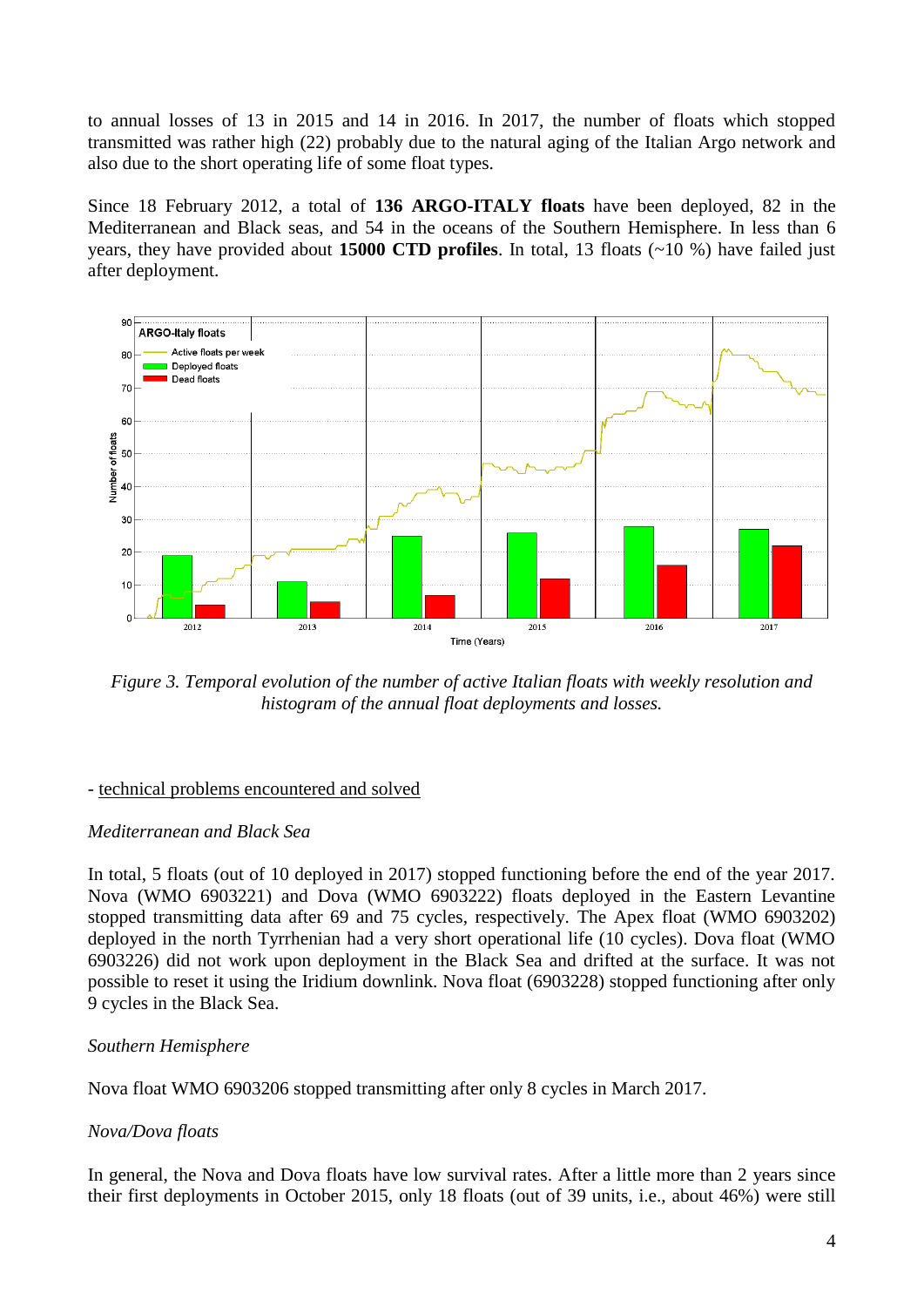fully operational (some of them collecting weird data!) in early 2018. We are still trying to investigate the causes of the premature malfunctioning in collaboration with MetOcean.

#### - status of contributions to Argo data management (including status of pressure corrections, technical files, etc)

The data management for the Italian float is mostly done by the Coriolis GDAC. Metadata and data are available through the Coriolis web site in near real-time.

#### - status of delayed mode quality control process

The delayed mode quality control (DMQC) of the physical data (pressure, temperature and salinity) provided by the Italian floats in the Mediterranean and Black seas was done for 43 floats (all information and statistics to create the D-files sent to Coriolis). The temperature and salinity data of those floats were quality controlled following the standard Argo procedure, covering the period 2010-2016. The float salinity calibration needs an accurate reference dataset and these data have to be quite close in time and space to the float measurements. The latter is necessary, in order to reduce the effects both of the inter-annual and the seasonal variability of the Mediterranean Sea, mostly in the upper and intermediate layers of the water column. The standard statistical method adopted by the Argo community for the salinity correction is strictly affected by the natural changes in the water column of the Mediterranean Sea and hence a careful interpretation of the method results is necessary. For this reason we adopt other qualitative checks (i.e., the comparison between nearby floats and analysis of the deepest portion of the temperature-salinity diagram) in order to increase the reliability of the analysis. The DMQC of the Italian floats deployed in the Southern Ocean, the South Pacific and South Atlantic will be done by OGS in early 2018.

## *References*

Pacciaroni, M., Poulain P.-M., Notarstefano G. and Bussani A. (2017) Arvor-I with ice detection deployments in the Southern Ocean, Rel. 2017/90 Sez. OCE 27 MAOS, 32 pp.

## **2. Present level of and future prospects for national funding for Argo including a summary of the level of human resources devoted to Argo.**

The Italian Ministry of Research has provided funding to buy 21 floats in 2017, including 3 instruments with dissolved oxygen sensors and 3 BGC floats. In addition, the Italian human resources per year devoted to Argo-Italy was about 50 man-months for technical, administrative and scientific personnel involved in the project in 2017. It is expected that the same level will be maintained in 2018, including the procurement of 20 additional standard floats and 3 deep floats. The Italian Ministry of Research is committed to provide funding in order to sustain the Italian contribution to Argo beyond 2018 as founding member of the Euro-Argo Research Infrastructure Consortium. In addition to the Italian national funding, OGS has funding from EC (CMEMS, MOCCA) and the Italian Ministry of Foreign Affairs (MELMAS) projects for several activities related to Argo.

## **3. Summary of deployment plans (level of commitment, areas of float Deployment, low or high resolution profiles) and other commitments to Argo (data management) for the upcoming year and beyond where possible.**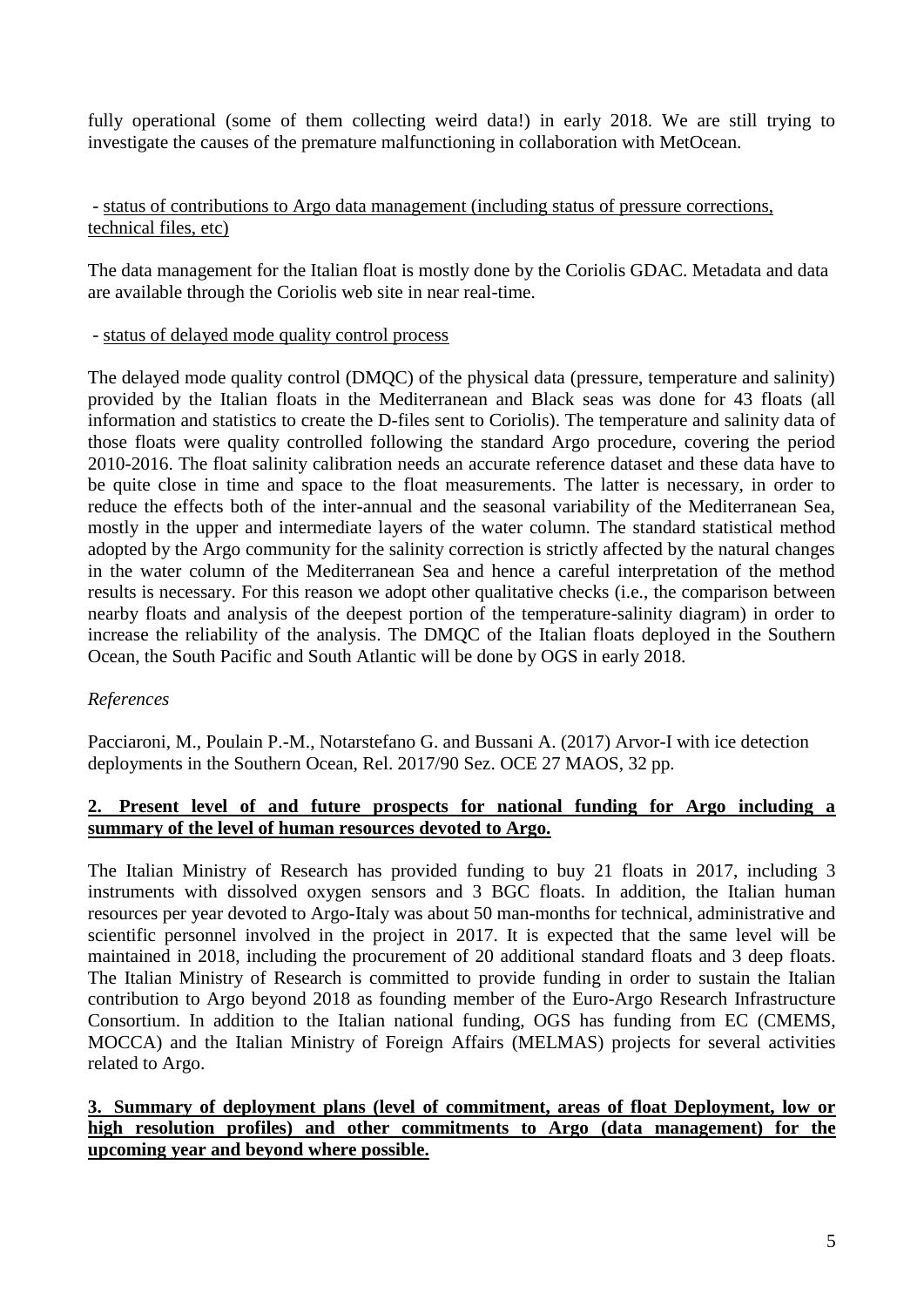The Italian deployment plans for 2018 and 2019 are detailed in Table 3. The main areas of interest are the Mediterranean and Black seas and the oceans of the South Hemisphere.

| Year | T/S floats (some of them |                  |          | <b>BGC</b> floats | Deep floats | Total         |    |
|------|--------------------------|------------------|----------|-------------------|-------------|---------------|----|
|      |                          | with DO)         |          |                   |             |               |    |
|      | Quantity                 | Area             | Quantity | Area              | Quantity    | Area          |    |
| 2018 | 12                       | Mediterranean    | 3        | Mediterranean     | 2           | Mediterranean | 27 |
|      |                          | <b>Black Sea</b> |          | <b>Black Sea</b>  |             |               |    |
|      | 8                        | South            |          |                   |             |               |    |
|      |                          | Hemisphere       |          |                   |             |               |    |
| 2019 | 13                       | Mediterranean    |          | Mediterranean     |             | Mediterranean | 27 |
|      | 2                        | <b>Black Sea</b> |          | <b>Black Sea</b>  |             |               |    |
|      | 10                       | South            |          |                   |             |               |    |
|      |                          | Hemisphere       |          |                   |             |               |    |

## *Table 3. Italian float deployment plans for 2016-2017.*

On the longer time frame, Italy is interest to maintain contributions to the Argo Core mission and the BGC and Deep Argo extensions with numbers similar to those listed in Table 3. OGS is committed to carry out the DMQC for all the Argo floats of the Mediterranean and Black seas and for some floats in the World Ocean as part of the CMEMS and MOCCA projects over the next years.

The website for the Italian contribution to Argo (Argo-Italy) was improved and upgraded [\(http://argoitaly.ogs.trieste.it/](http://argoitaly.ogs.trieste.it/) ). The link to the Mediterranean & Black Sea Argo Centre (MedArgo) is [http://nettuno.ogs.trieste.it/sire/medargo/.](http://nettuno.ogs.trieste.it/sire/medargo/) A completely new web site for Argo-Italy is in development and will be operational in spring 2018.

#### **4. Summary of national research and operational uses of Argo data as well as contributions to Argo Regional Centers.**

## Operational ocean forecasting.

All Argo temperature and salinity data in the Mediterranean (along with other in-situ and remotely sensed data) are routinely assimilated into the Mediterranean Forecasting System (MFS) operational forecasting system run by the Italian Istituto Nazionale di Geofisica e Vulcanologia (INGV) and which is a component of the Copernicus Marine Environment Monitoring Service (CMEMS). Assessments have clearly demonstrated the positive impact of Argo data on ocean analyses and predictions. In particular, studies on the optimization of float sampling and cycling characteristics for the Mediterranean have been performed, as well as the development of methodology for the assimilation of Argo float sub-surface velocities into numerical models.

## Ocean science.

Argo data are being used by several researchers in Italy to improve the understanding of marine properties (e.g. circulation, heat storage and budget, and mixing) in both the Mediterranean Sea and the Southern Ocean (see bibliography below).

## **5. Issues that your country wishes to be considered and resolved by the AST.**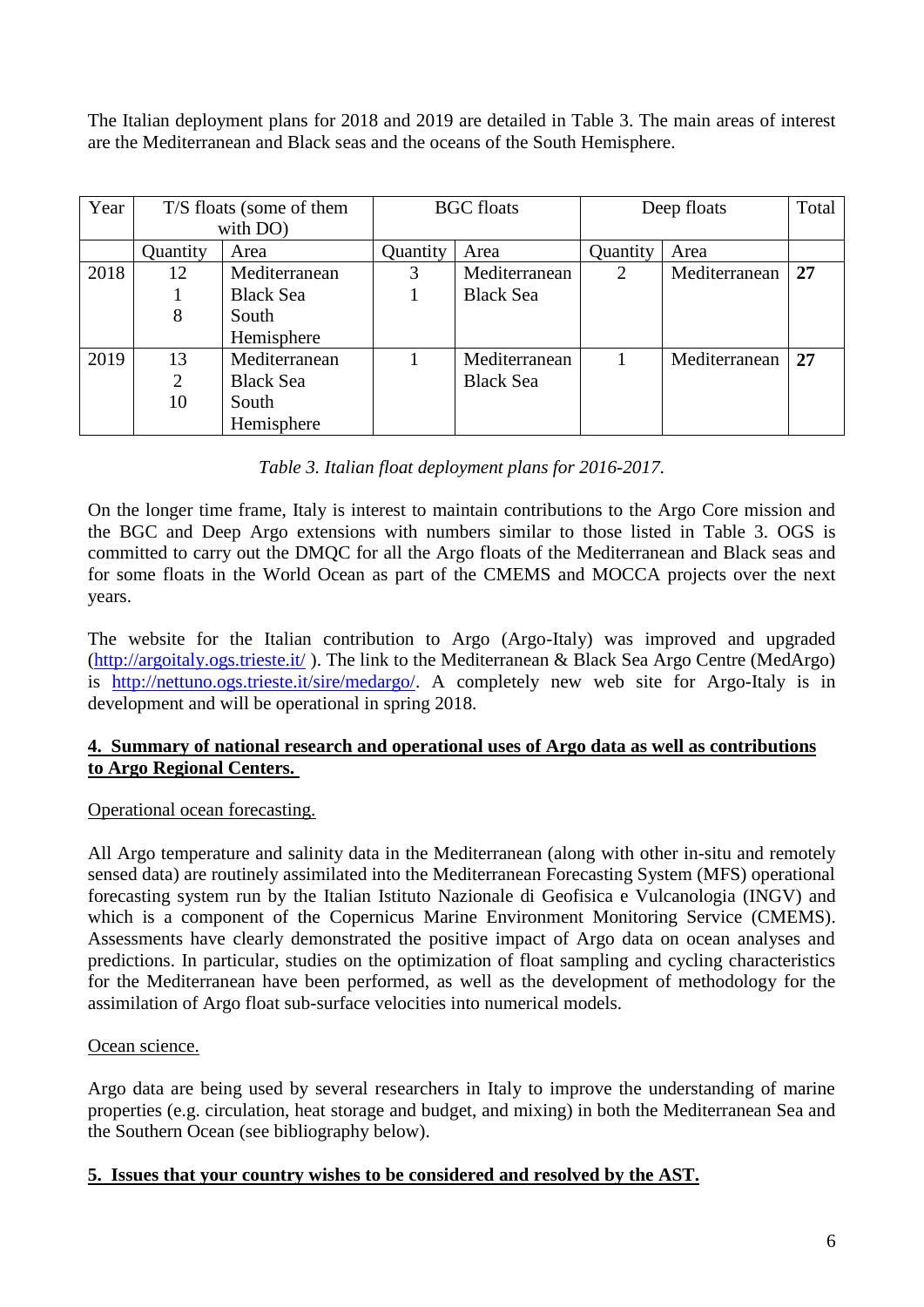# **6. Number of CTD cruise data added to the Argo reference database by Italian PIs in 2017.**

 $N/A$ 

# **7. Italian contribution to Argo bibliography in 2017**.

Buongiorno Nardelli, B., S. Guinehut, N. Verbrugge, Y. Cotroneo, E. Zambianchi, and D. Iudicone, 2017: Southern Ocean Mixed-Layer Seasonal and Interannual Variations From Combined Satellite and In Situ Data. Journal of Geophysical Research: Oceans, 122, 10042-10060, <http://dx.doi.org/10.1002/2017JC013314>

Cipollone, A., S. Masina, A. Storto, and D. Iovino, 2017: Benchmarking the mesoscale variability in global ocean eddy-permitting numerical systems. Ocean Dynamics, 67, 1313-1333, <https://doi.org/10.1007/s10236-017-1089-5>

Clementi, E., P. Oddo, M. Drudi, N. Pinardi, G. Korres, and A. Grandi, 2017: Coupling hydrodynamic and wave models: first step and sensitivity experiments in the Mediterranean Sea. Ocean Dynamics, 67, 1293-1312,<https://doi.org/10.1007/s10236-017-1087-7>

Jordà, G., K. Von Schuckmann, S. A. Josey, G. Caniaux, J. García-Lafuente, S. Sammartino, E. Özsoy, J. Polcher, G. Notarstefano, P. M. Poulain, F. Adloff, J. Salat, C. Naranjo, K. Schroeder, J. Chiggiato, G. Sannino, and D. Macías, 2017: The Mediterranean Sea heat and mass budgets: Estimates, uncertainties and perspectives. Progress in Oceanography, 156**,** 174-208, <https://doi.org/10.1016/j.pocean.2017.07.001>

Kokkini Z., Gerin R., Poulain P.-M., Mauri E., Pasarić Z., Janeković I., Pasarić M., Mihanović H. and Vilibić I., 2017: A multiplatform investigation of Istrian Front dynamics (north Adriatic Sea) in winter 2015. Mediterranean Marine Science, 18(2), 344-354.

Mancero-Mosquera I., Poulain P.-M., Gerin R., Mauri E., Hayes D., Testor P. and Mortier L., 2017: Analysis of frequency content of temperature glider data via Fourier and wavelet transforms. Bollettino di Geofisica Teorica ed Applicata, 58(2), 137-156.

Masina, S., A. Storto, N. Ferry, M. Valdivieso, K. Haines, M. Balmaseda, H. Zuo, M. Drevillon, and L. Parent, 2017: An ensemble of eddy-permitting global ocean reanalyses from the MyOcean project. Climate Dynamics, 49, 813-841,<https://doi.org/10.1007/s00382-015-2728-5>

Olita, A., A. Capet, M. Claret, A. Mahadevan, P. M. Poulain, A. Ribotti, S. Ruiz, J. Tintoré, A. Tovar-Sánchez, and A. Pascual, 2017: Frontal dynamics boost primary production in the summer stratified Mediterranean sea. Ocean Dynamics, 67, 767-782, [https://doi.org/10.1007/s10236-017-](https://doi.org/10.1007/s10236-017-1058-z) [1058-z](https://doi.org/10.1007/s10236-017-1058-z)

Pascual, A., S. Ruiz, A. Olita, C. Troupin, M. Claret, B. Casas, B. Mourre, P.-M. Poulain, A. Tovar-Sanchez, A. Capet, E. Mason, J. T. Allen, A. Mahadevan, and J. Tintoré, 2017: A Multiplatform Experiment to Unravel Meso- and Submesoscale Processes in an Intense Front (AlborEx). Frontiers in Marine Science, 4,<http://dx.doi.org/10.3389/fmars.2017.00039>